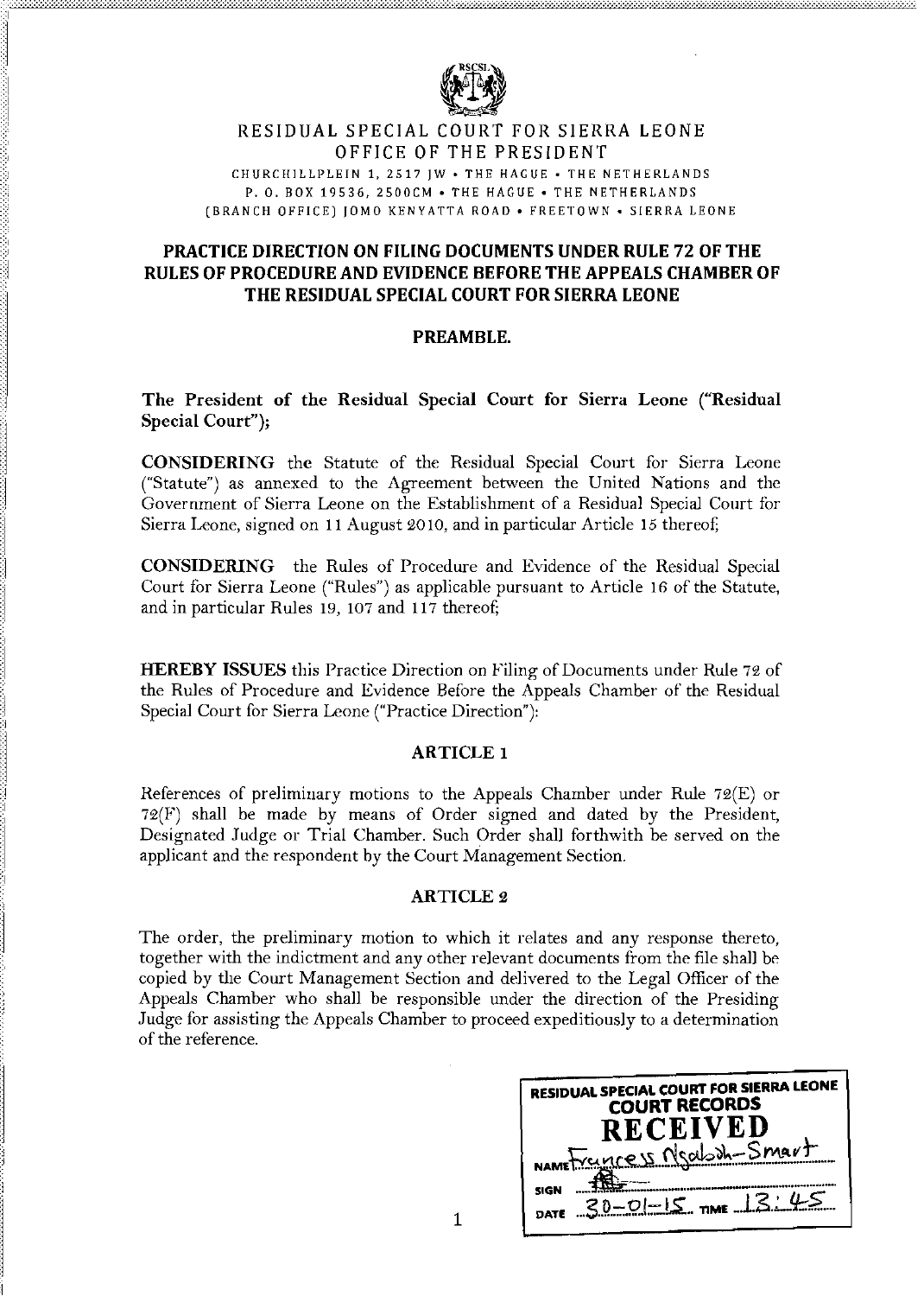#### **ARTICLE 3**

The applicant and respondent shall file any written submissions, response or reply within the time limits set out in Rule  $72(\dot{G})$  and in the manner provided for by the Practice Direction on Filing Documents before the Residual Special Court for Sierra Leone. Any request for an extension of time must be made before that time expires to the Appeals Chamber, or if a Pre-Hearing Judge is designated pursuant to Rule 117(C) ("Pre-Hearing Judge"), to the Pre-Hearing Judge, who may exercise the power of the Chamber to grant such extension and any consequent extension for the other party.

#### **ARTICLE 4**

There are no restrictions or requirements in respect of the length of legal submissions. However, counsel should observe the following guidelines:

- $i)$ In the event that the Appeals Chamber holds a hearing, there will be a short time (normally, no more than 2 hours) allocated to each party to make oral submissions. Thus counsel should ensure that the Appeals Chamber has a reasonably comprehensive account of the legal argument in written form.
- That said, written legal argument does not benefit from repetition: points  $\mathbf{ii}$ should be made clearly, logically and grammatically. There is no need to quote excessively from cases or textbooks: copies of all extracts cited must be appended to the submission.
- $\overline{iii}$ Copies of authorities to be relied upon in oral argument must be provided to the Legal Officer of the Appeals Chamber 3 days before the hearing.

#### **ARTICLE 5**

The Appeals Chamber, the Presiding Judge or the Pre-Hearing Judge, may give permission for an interested party to intervene by way of filing a written submission and/or by making an oral submission and may appoint a legal expert to act as amicus curiae. Written arguments by intervenors and *amicus curiae* must be filed more than 7 days before the hearing, and will be circulated forthwith to the parties.

#### **ARTICLE 6**

Unless decided otherwise by the Presiding Judge or the Pre-Hearing Judge, all submissions on issues referred under Rule  $72(E)$  and  $(F)$  shall be public filings.